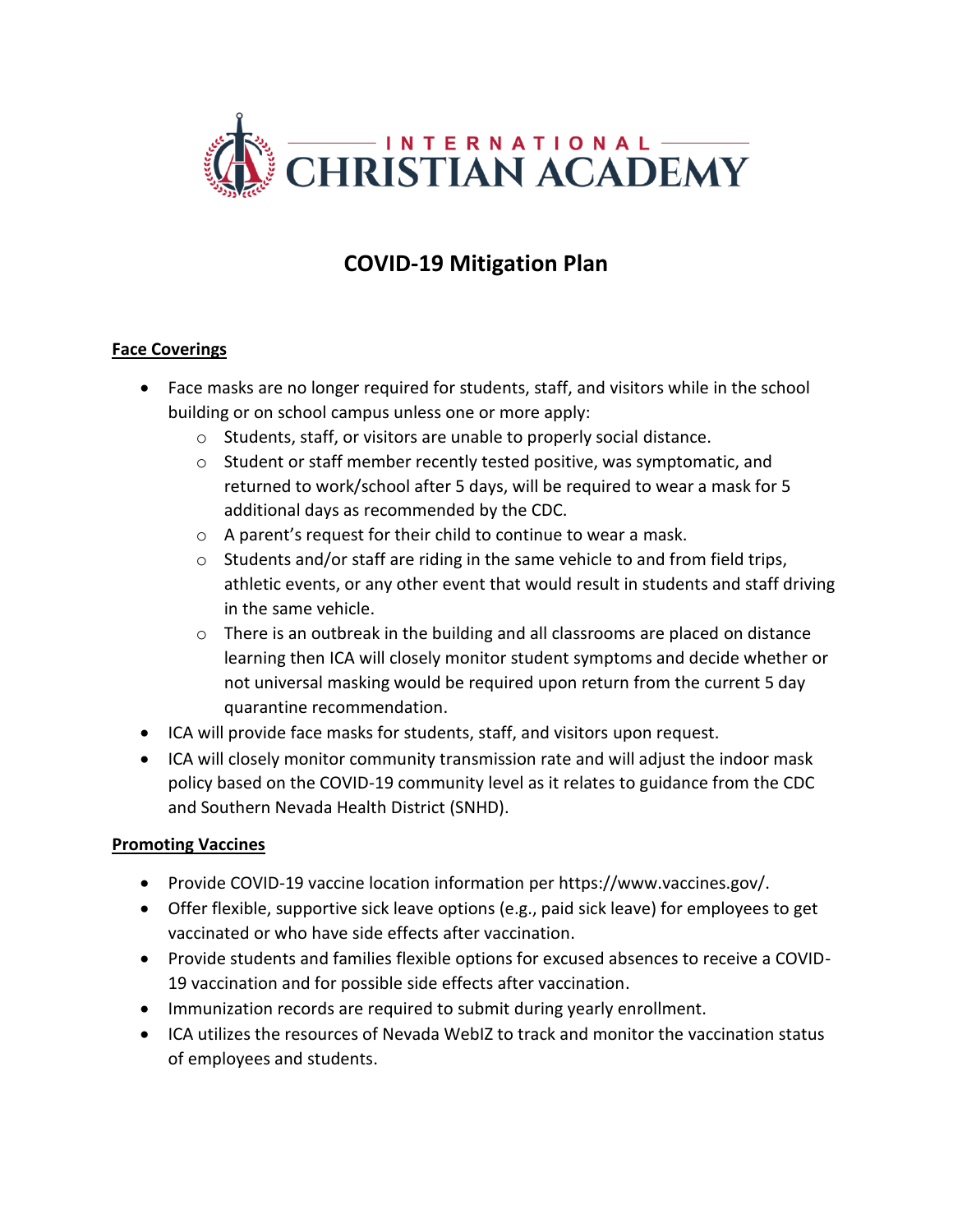#### **Physical Distance/Cohorts**

- Student desks will maintain 3ft distance.
- Teacher desks will maintain 6ft distance from student desks.
- Student desks and seats face the same direction.
- All classes will maintain in their designated cohort.
- Cohorts are designated by classroom, not by race or not by vaccine status. Etc...
- Daily schedules adjusted accordingly to not intermingle cohorts.

# **Ventilation/Cleaning/and Disinfecting**

- Open windows and doors, when possible, to increase ventilation.
- Facilities Manager will assist school administration in their responsibility to evaluate school-based custodial personnel and inspect their work performance.
- Clean and disinfect frequently touched surfaces (e.g., playground equipment, door handles, sink handles, drinking fountains) within the school at least daily or between use as much as possible. Use of shared objects (e.g., gym or physical education equipment, art supplies, toys, games) should be limited when possible, or cleaned between use.
- Disinfectant Cleaning In the event of a COVID-19 confirmed positive, ICA Administration and Facilities Manager will initiate a deep cleaning of the school.

# **Handwashing/Respiratory Etiquette**

- Teach and reinforce handwashing with soap and water for at least 20 seconds.
- Remind everyone in the facility to wash hands frequently and assist young children with handwashing.
- If handwashing is not possible, the use of hand sanitizer containing at least 60% alcohol (for teachers, staff, and older students who can safely use hand sanitizer) is encouraged. Hand sanitizers are stored up, away, and out of sight of young children.
- Reinforce everyone to cover their mouth and nose with a tissue when they cough or sneeze
- Throw used tissues in the trash.
- If there is no tissue, cough or sneeze into elbow, not hands.

# **Staff and Student Self-Assessment and Staying Home when Sick/Getting Tested**

- Parents/guardians will check students at home to rule out fever: 100.3 or above, and/or signs or symptoms of illness prior to departure from home.
- Staff members will check themselves at home to rule out fever: 100.3 or above, and/or signs or symptoms of illness prior to departure from home.
- Each student/parent/staff/visitor will have their temperature taken before they can enter the school building.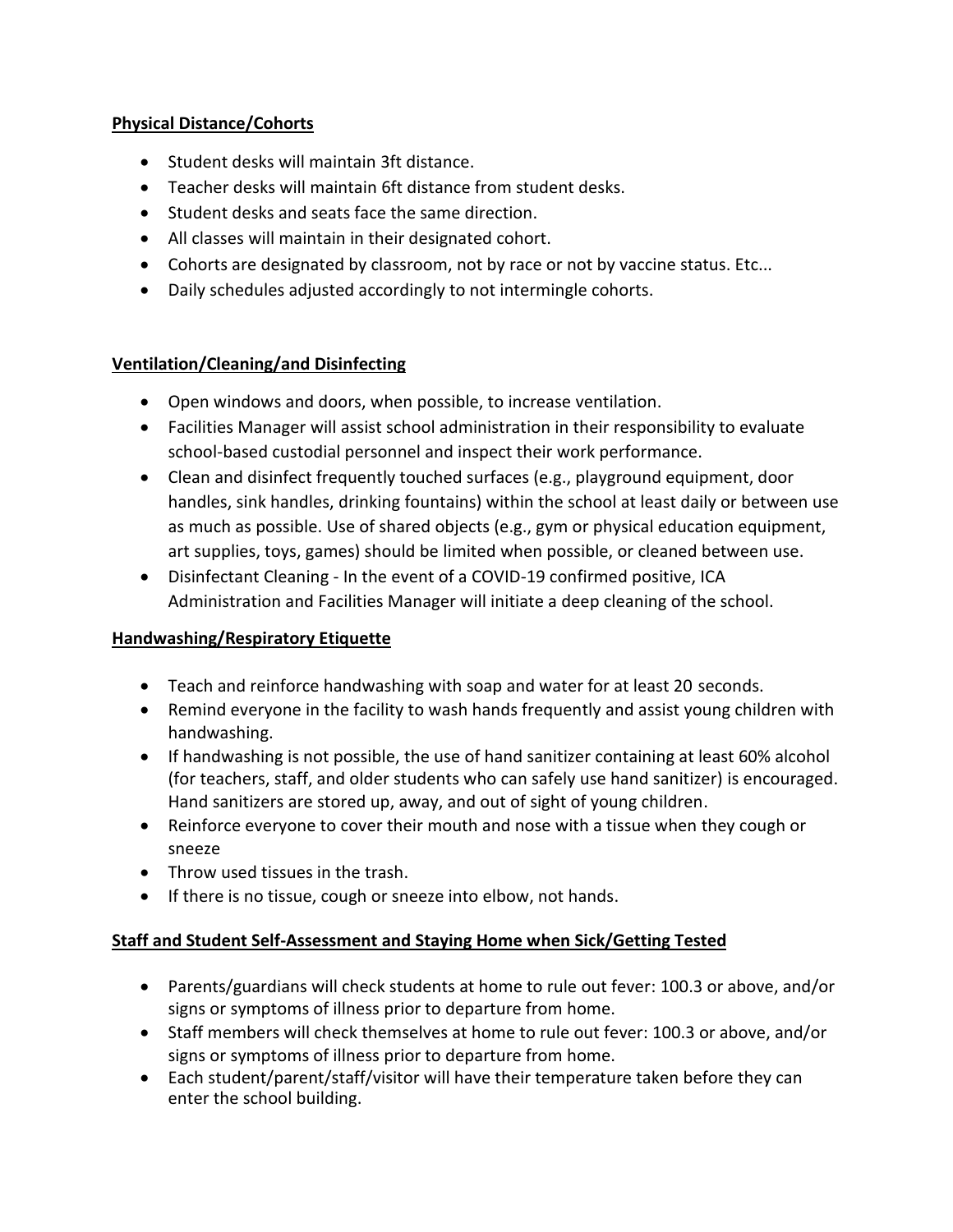- At arrival to school, students will follow all instructions related to personal preventive measures, including hand sanitizing and social distancing.
- ICA will provide students and staff members of community COVID-19 testing sites.
- Refer diagnostic testing for students, teachers, and staff who come to school with symptoms and for students, teachers, and staff following exposure to someone with COVID-19.
- Maintain confidentiality of results and protect student, teacher, and staff privacy.
- ICA will report any new diagnoses of COVID-19 to the SNHD, as soon as we are informed, via email at schoolcovid@snhd.org or by phone at 702-759-1300.

# **Preparing for If Someone Gets Sick or Exposed to Covid-19**

- Advise staff and families of sick students of home isolation criteria.
- Sick staff members or students shall not return until they have met CDC's criteria to discontinue home isolation, normally 5 days after a positive test if asymptomatic or from first day of symptoms, 24 hrs. with no fever without fever-reducing medication, symptoms have improved, or you receive a negative PCR test.
- Make sure that staff and families know that they (staff) or their children (families) should not come to school, and that they should notify school officials (e.g., the designated COVID-19 point of contact) if they (staff) or their child (families) become sick with COVID-19 symptoms, test positive for COVID-19, or have been exposed to someone with COVID-19 symptoms or a confirmed or suspected case.
- Immediately separate staff and children with COVID-19 symptoms (such as fever, cough, or shortness of breath) at school. Individuals who are sick should go home or to a healthcare facility depending on how severe their symptoms are and follow CDC guidance for caring for oneself and others who are sick.
- Parents shall immediately be called, pick up their student, and take them home or to a healthcare facility. If someone is in respitory distress, we will call 911.
- ICA will report any new diagnoses of COVID-19 to the local health department as soon as we are informed. School officials will notify, to the extent allowable by applicable privacy laws, teachers, staff, and families of students who were close contacts as soon as possible - within 24 hours after we are notified, that someone in the school has tested positive.

# **School Wide Outbreaks**

- In accordance with the current SNHD guidelines, ICA identifies an outbreak as 2 unrelated positive COVID-19 cases in the same building.
- Notification of an outbreak will be made via our family portal system through an email and text alert message.
- Once an outbreak has been declared, we will immediately implement our Emergency Response Plan and deep cleaning of the building will take place.